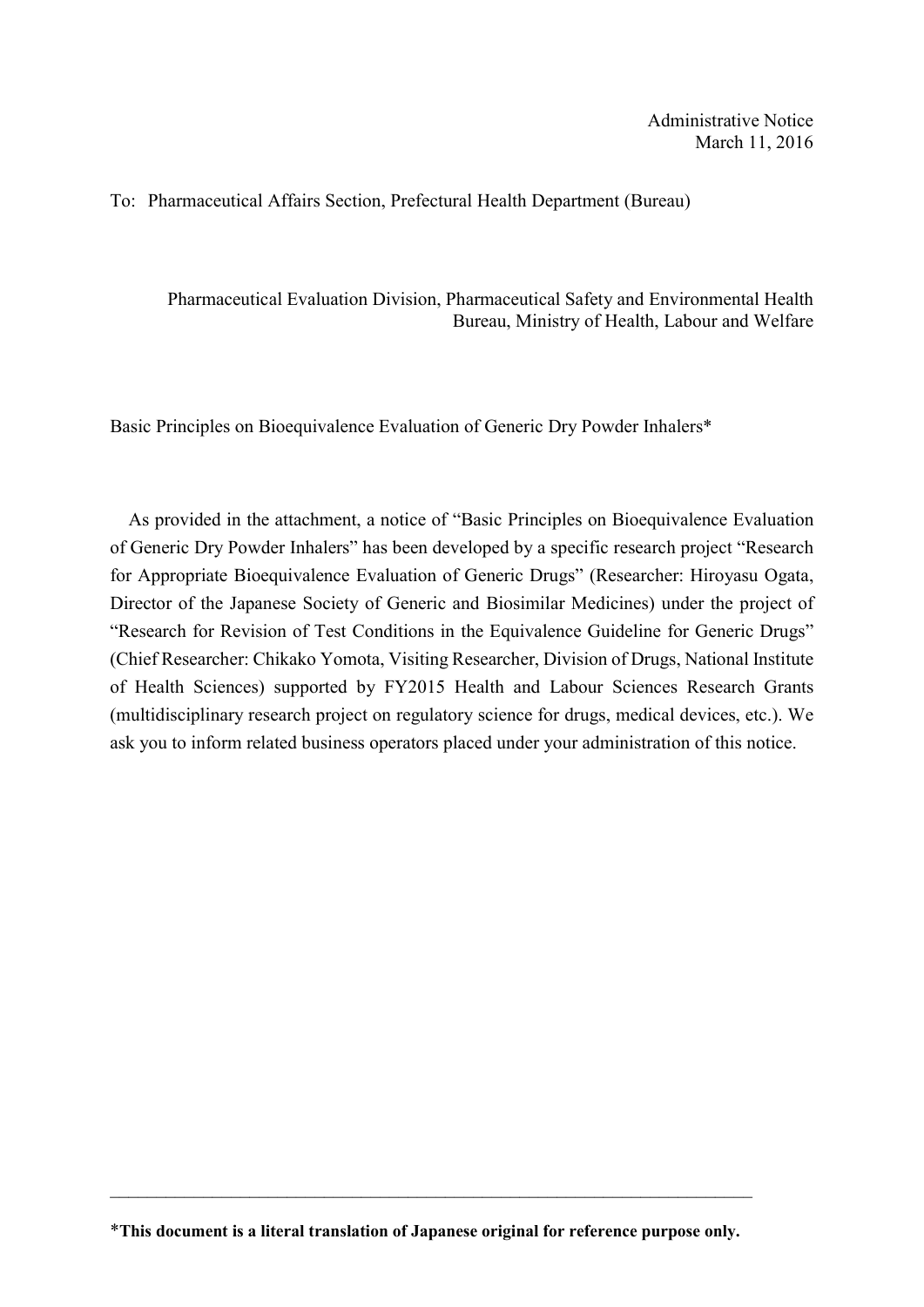Basic Principles on Bioequivalence Evaluation of Generic Dry Powder Inhalers

The basic principles apply to development of generic dry powder inhalers for treatment of bronchial asthma and chronic obstructive pulmonary disease (COPD) and are intended to discuss studies required for their bioequivalence evaluation with reference drugs.

For bioequivalence evaluation of dry powder inhalers, conduct of clinical studies is required in principle. Because it is difficult to cover all the patient populations potentially eligible for the reference drug in the clinical studies for a test drug, pharmaceutical equivalence studies should be conducted to complement therapeutic equivalence evaluation conducted in a representative patient population if the drug is not indicated for a limited patient population and delivery of the active ingredient to the affected part in a pathological condition largely depends on pharmaceutical attributes. In the above case, therefore, bioequivalence between a test and the reference drug products of dry powder inhaler should be comprehensively evaluated by various studies including pharmaceutical equivalence, pharmacokinetic, and clinical studies.

Because the evaluation should be designed for each product, it is desirable to consult with the reviewing office in advance, plan and conduct appropriate studies.

## 1. Reference and test products

In principle, in vitro studies should be performed. Among the three lots, the one which shows intermediate fine particle dose (dose of the drug with an aerodynamic particle size  $\leq$ 5 μm expected to be delivered into the lung per inhalation) (hereinafter referred to as the "fine particle dose") should be selected as the reference product.

It is recommended to use a lot manufactured at the same lot size as the full-scale production (hereinafter referred to as production lot). However, a lot manufactured at a scale of not less than 1/10 of a full-scale production also can be used. Manufacturing method and formulation of the test product and commercial products should be same. Quality, effectiveness and safety of both products should be equivalent.

A reference product whose content or drug delivery dose (hereinafter referred to as "delivery dose") is as close as possible to the labelled claim should be used. Furthermore, it is preferable that the difference between the content or delivery dose of the test product and that of the reference product be within 5% of the labelled claim.

## 2. Pharmaceutical equivalence, pharmacokinetic, and clinical studies

The test and reference products should be conducted to pharmaceutical equivalence study, pharmacokinetic study, and clinical study. Basic principles on conduct of the studies are as follows. The basic principles do not have to be applied if bioequivalence can be demonstrated as a dry powder inhaler without conducting the required tests following the basic principles.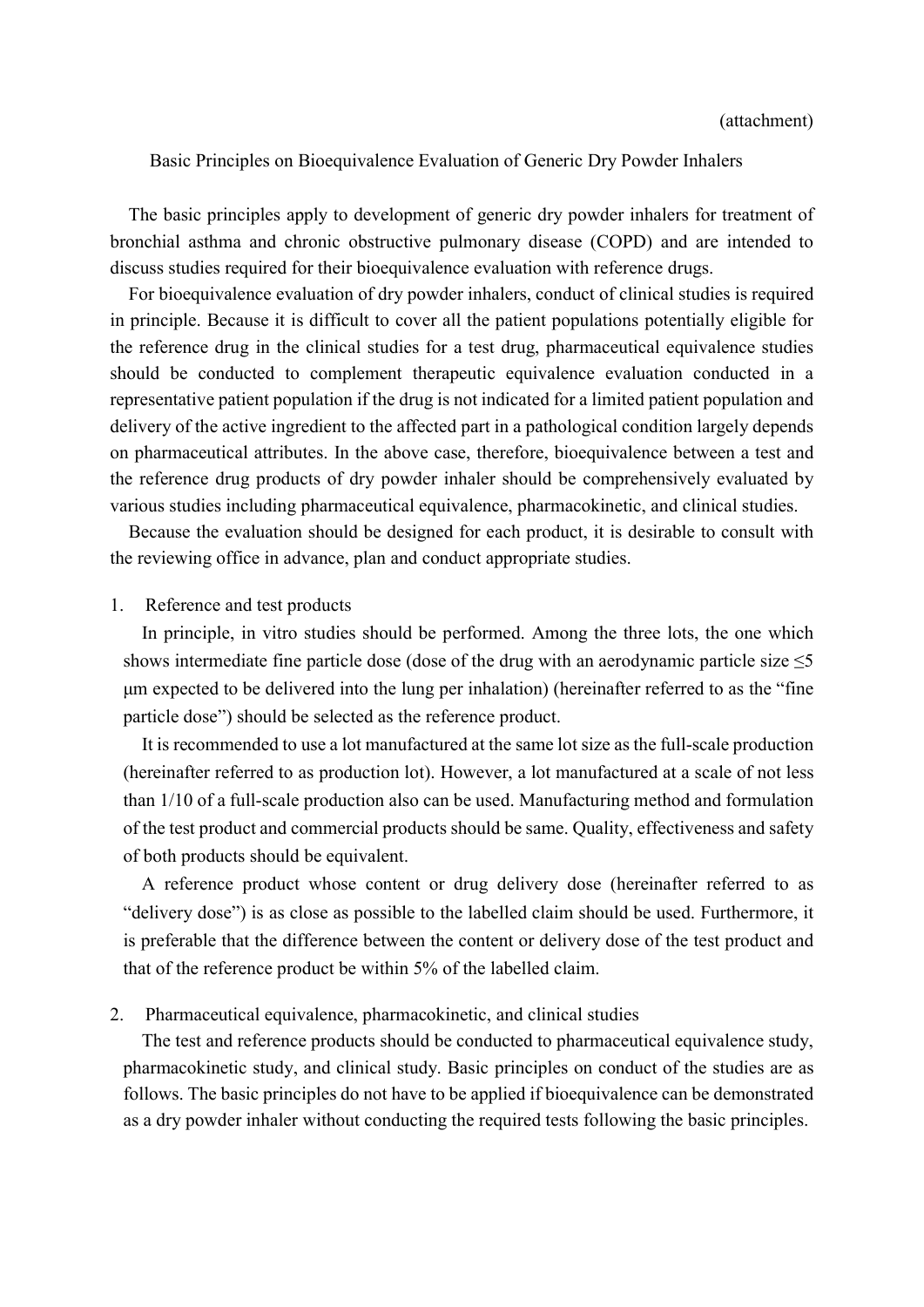## (1) Pharmaceutical equivalence study

Pharmaceutical equivalence should be confirmed to complement therapeutic equivalence evaluation conducted in a representative patient population if the drug product is not indicated for a limited patient population and delivery of the active ingredient to the target tissue largely depends on pharmaceutical characteristics. In the above case, therefore, the evaluation of pharmaceutical equivalence between the test and reference products is a precondition for conduct of clinical studies.

- (A) Parameters to be measured
	- (i) The evaluation parameters should be the delivery dose, fine particle dose, and drug amount in each of at least 4 aerodynamic size groups.
	- (ii) For instance, the delivery dose can be measured using a dosage unit sampling apparatus (delivered drug capture), and particles can be divided into the groups according to aerodynamic size using an Andersen Cascade Impactor or Next Generation Impactor.
	- (iii) The size range for each group should be determined in a scientifically valid manner.
- (B) Test flow rate

Test flow rates should be specified based on the inspiratory flow rate achievable in the patient population (10%, 50%, and 90% of the achievable rate for the minimum, medium, and maximum rates) (for instance, 30, 60, and 90 L/min).

- (C) Acceptance criteria Scientifically valid acceptance criteria should be appropriately established.
- (2) Pharmacokinetic study

Pharmacokinetic studies should be conducted to demonstrate that systemic exposure of the test product is the same as that of the reference product or falls within the acceptable range.

(A) Study design

In principle, the study should be conducted in a cross-over manner. Subjects should be randomly allocated.

(B) Number of subjects

An appropriate sample size should be specified in light of individual differences.

- (C) Selection of subjects In principle, healthy adults should be included as subjects.
- (D) Drug administration Regimen: In principle, subjects should receive a single inhalation dose in a fasted condition in the study.
- (E) Measurement of biological samples
	- (i) Biological fluids to be sampled: Blood should be collected.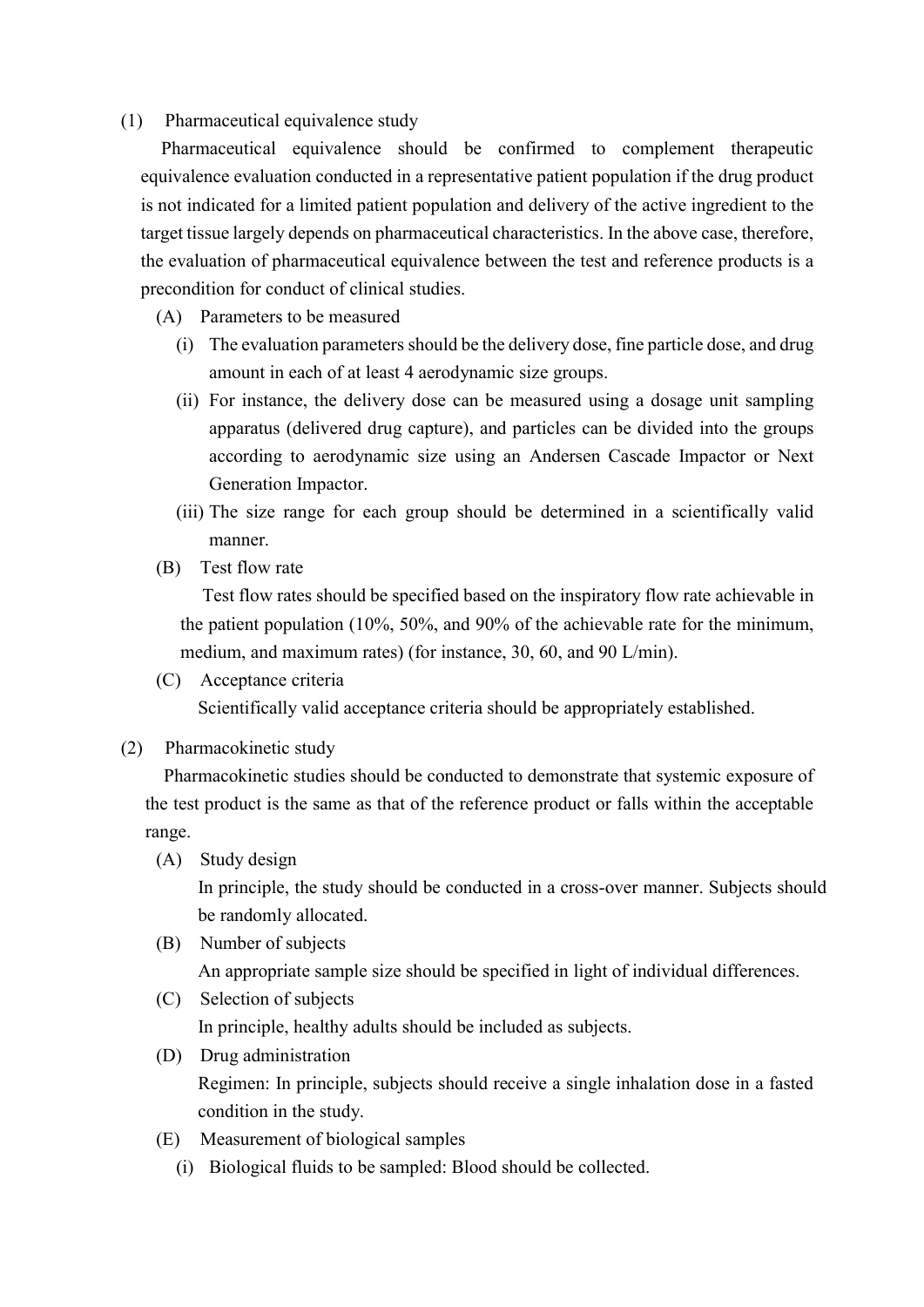- (ii) Sampling schedule: The number of sampling timing should be enough to evaluate  $AUC_t$  and  $C_{max}$ .
- (iii) Substances to be measured: In principle, the unchanged active ingredient should be measured.
- (iv) Analytical method: An analytical procedure to be used should be a method for determining drug concentrations in biological samples, which has been validated to assure adequate reliability.
- (v) Assessment of equivalence: For the test and reference products, parameters of  $AUC_t$  and  $C_{max}$  should be evaluated.
- (3) Clinical studies

For a clinical study comparing the test and reference products, the primary endpoint (equivalence evaluation parameter) and equivalence acceptable range should be prespecified based on published data in principle, and the study should be conducted in a parallel-group or cross-over design to confirm the equivalence.

(A) Number of subjects

The appropriate sample size should be specified to evaluate equivalence based on the confidence interval in view of the equivalence acceptable range in the clinical study.

(B) Selection of subjects

Of the approved indications, bronchial asthma or COPD should be selected as the target disease in the study. The selection of the patients should be considered so that the study can be conducted in a homogenous patient population wherever possible.

- (C) Study conditions
	- (i) In principle, the study should be conducted using a strength appropriate for evaluation of therapeutic equivalence between the products.
	- (ii) In the study, the drug product should be administered as a single or multiple dose.
- (D) Evaluation parameters

Change from baseline in trough forced expiratory volume in 1 second  $(FEV<sub>1</sub>)$ Change from baseline in morning PEF

Change from baseline in  $FEV_1$ -time area under the curve  $(FEV_1-AUC_t)$ 

An appropriate primary endpoint (equivalence evaluation parameter) may differ depending on the target disease, pharmacological effect, therapeutic purpose, and duration of the effect and thus should be specified in view of characteristics of the drug.

(E) Acceptance criteria

A clinically acceptable range should be prespecified based on the difference between the reference drug and an appropriate control treatment in patients.